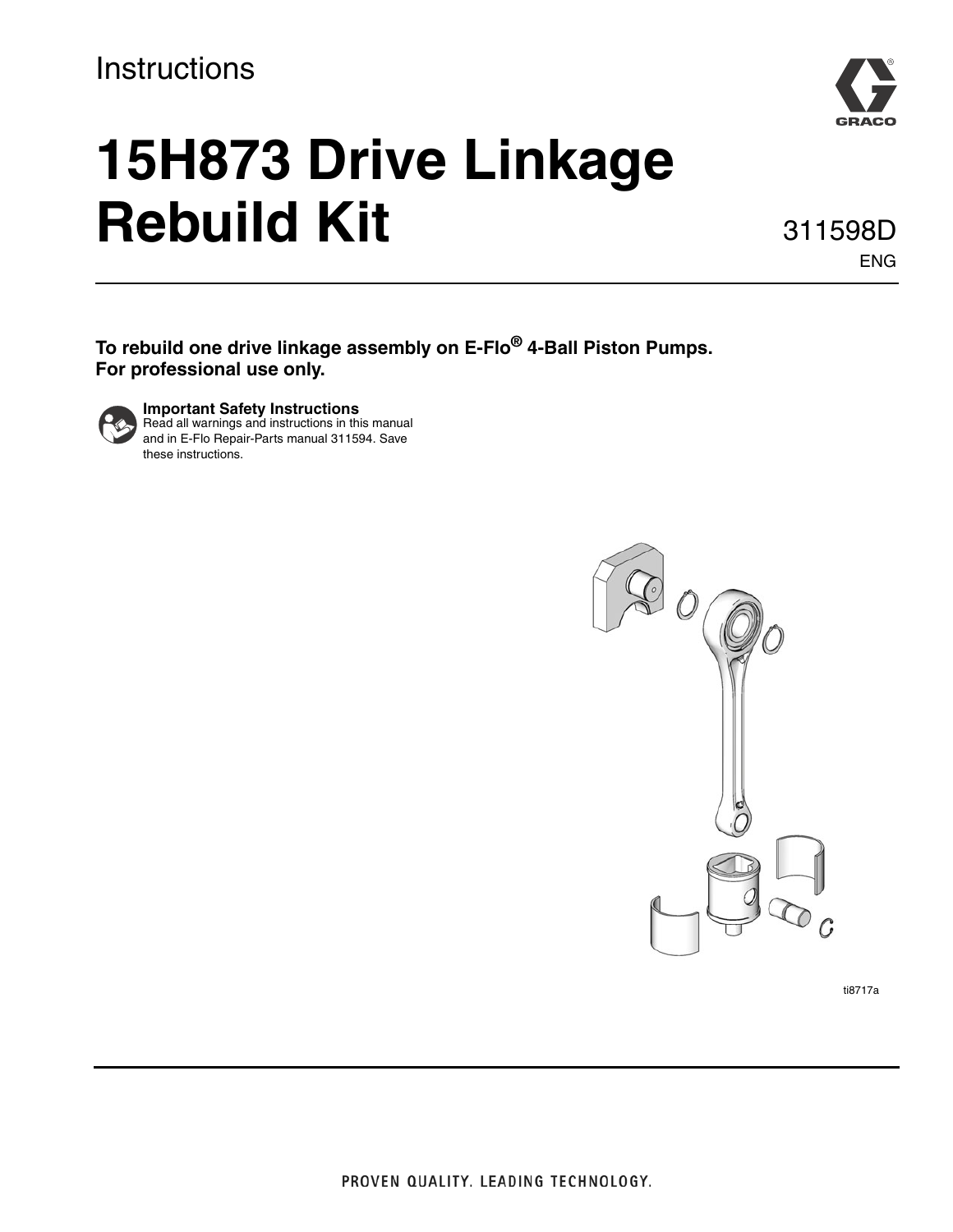# <span id="page-1-0"></span>**Pressure Relief Procedure**



System pressure can cause the pump to cycle unexpectedly, which could result in serious injury from splashing or moving parts.

- 1. Set START/STOP switch to STOP.
- 2. Push in SECURE DISABLE switch.
- 3. Open the back pressure regulator and all fluid drain valves in the system, having a waste container ready to catch drainage. Leave open until you are ready to pressurize system again.
- 4. Check that pressure gauges on fluid supply and return lines read zero. If gauges do not read zero, determine cause and carefully relieve pressure by VERY SLOWLY loosening a fitting. Clear obstruction before pressurizing system again.

# **Kit Parts**

**NOTE:** Drive Linkage Rebuild Kit 15H873 includes parts to rebuild one drive linkage assembly. Order two kits to rebuild both drive linkage assemblies. Parts included in the kit are marked with an asterisk, for example (5\*). Use all the new parts in the kit.

### **Ref.**

| No.   |        | <b>Part No. Description</b>                        |   |
|-------|--------|----------------------------------------------------|---|
| $5^*$ | n/a    | SCREW, cap, socket-head; 5/8-11<br>x 3 in. (76 mm) | 2 |
| 6*    | 106082 | RING, retaining                                    | 2 |
| $7^*$ | n/a    | ROD, connecting                                    | 1 |
| 8*    | n/a    | <b>BEARING, slider</b>                             | 2 |
| $9*$  | n/a    | PISTON, slider                                     | 1 |
| $10*$ | n/a    | PIN, lower con rod                                 | 1 |
| $11*$ | n/a    | RING, retaining                                    | 1 |
| $12*$ | 116719 | SCREW, 8-32 hex washer head                        | 2 |

*Parts designated n/a are not available separately.*

## **Kit Installation**

## **Disassembly**



- 1. Jog the motor to bring the pump on the side being repaired to the bottom of its stroke. This provides access to the coupling nut (14).
- 2. Relieve pressure, page [2.](#page-1-0)
- 3. Shut off electrical power to the unit.
- 4. Remove two screws (12) and the cover. FIG. 1 shows the cover (32) on the side opposite from the motor; the motor side cover is (21).
- 5. Remove the 2-piece shield (72) by inserting a screwdriver straight into the slot, and using it as a lever to release the tab. Repeat for all tabs. **Do not** use the screwdriver to pry the shields apart.
- 6. Place a clean rag over the top of the slider cylinder (2) to prevent debris from falling into the slider assembly during disassembly.
- $9$  Place clean rag over slider cylinder (2).
- $10$  Hold slider piston (9) flats with 3/4 in. wrench, and brace against tie rod (3).

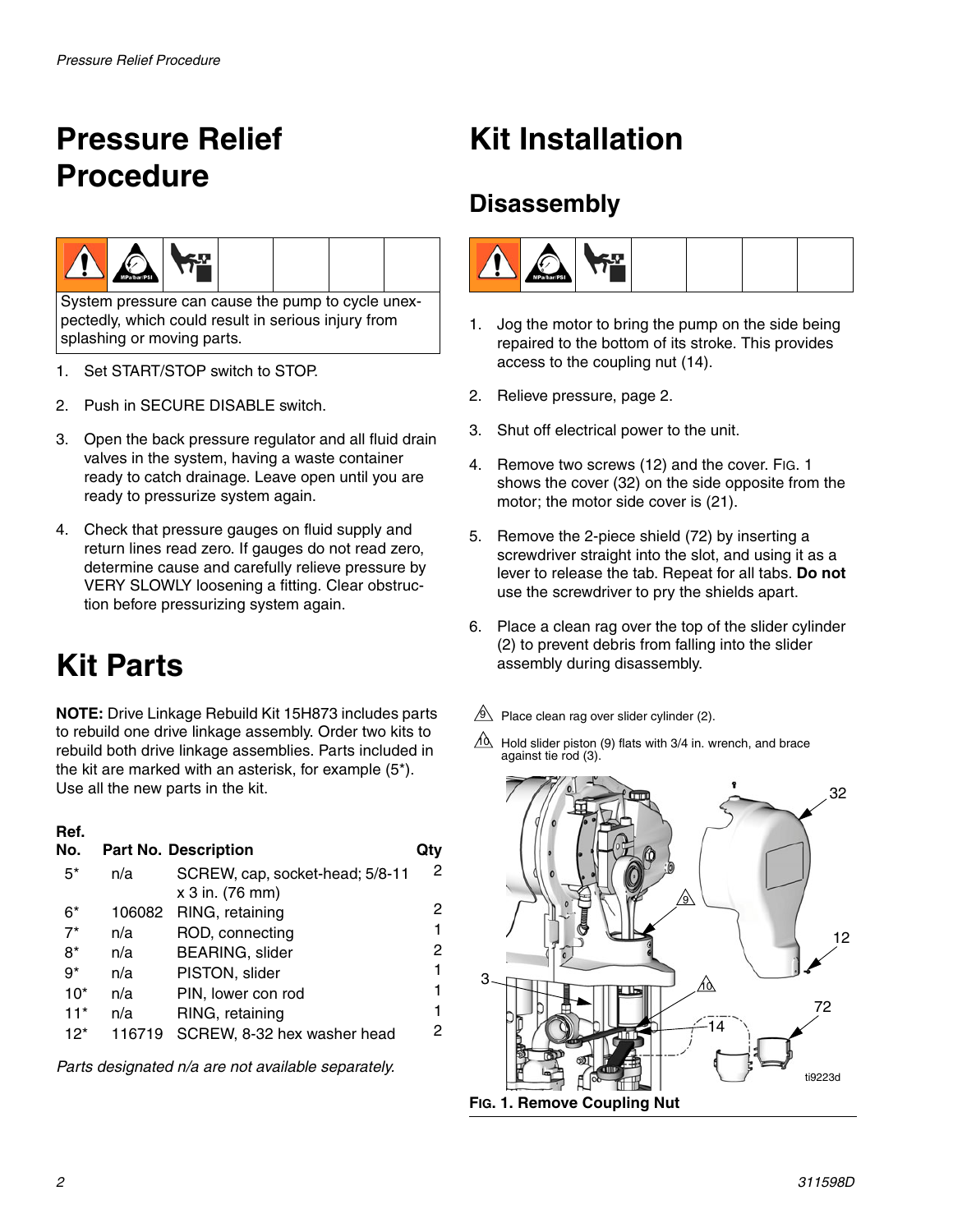- 7. Place a 3/4 in. wrench on the slider piston (9) flats (just above the coupling nut), to keep the slider piston/connecting rod from turning when you are loosening the coupling nut (14). Orient the wrench so it is braced against one of the tie rods (3). Applying excessive force to the slider piston/connecting rod can shorten the life of the lower pin bearing.
- 8. Using a 1-5/8 in. open-end wrench, unscrew the coupling nut (14) from the slider piston (9) and let it slide down onto the pump piston rod. Be careful not to lose the collars (13).
- 9. See FIG. 2. Using a 1/2 in. hex driver, unscrew the two cap screws (5). Remove the crank arm cap (38) and key (39). If necessary, use a plastic hammer to break these parts loose.

 $9$  Place clean rag over slider cylinder (2).

Apply antiseize lubricant (LPS $^\circledR$ -04110 or equivalent) to screw (5) threads. Torque key-side screw to 210-230 ft-lb (283-310 N•m) first, then torque gap side screw to 210-230 ft-lb (283-310 N•m). Torque screws an additional 2-3 times each, or until they stop turning when torqued to 210-230 ft-lb (283-310 N•m). <u>12</u>



**FIG. 2. Remove Crank Arm Cap**

- 10. See FIG. 3. Rotate the crank arm (4) to allow it to be removed from the output shaft (OS).
- 11. Pull the crank arm/connecting rod/slider piston assembly (CR) up and out of the cylinder.
- 12. Remove the old bearings (8).



**FIG. 3. Rotate Crank Arm**

## **Reassembly**

1. See FIG. 4. Orient the new connecting rod (7\*) and slider piston (9\*) as shown. Assemble the crank arm (4), retaining rings (6\*), pin (10\*), and retaining ring  $(11^*)$ .



**FIG. 4. Drive Linkage Assembly**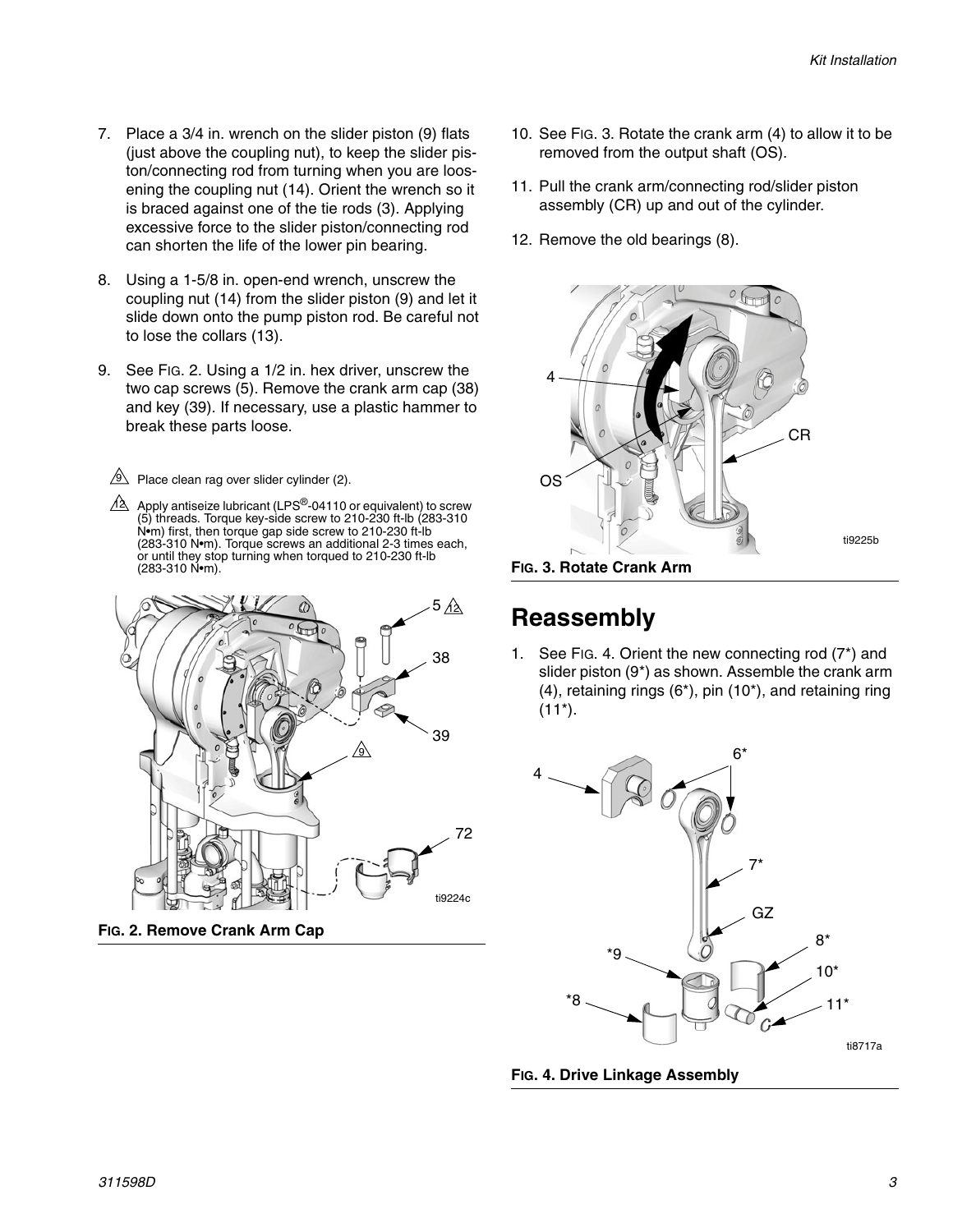- 2. Lubricate the lower bearing on the connecting rod with 1 shot (1 cc) of 107411 Grease or equivalent, using grease zerk (GZ). The top bearing is prelubricated and does not require grease at installation.
- 3. See FIG. 5. Install the two new bearings (8\*) on the slider piston (9\*). The joints between the bearings must align with the pin hole (PH) in the slider piston.



**FIG. 5. Slider Bearings**

- 4. Slide the piston  $(9^*)$  and connecting rod  $(7^*)$  into the cylinder (2).
- 5. Position the crank arm (4) to engage the output shaft (OS), and rotate it to the bottom of the output shaft.
- 6. Place a clean rag over the top of the slider cylinder (2) to prevent debris from falling into the slider assembly during reassembly.
- 7. See [FIG. 6](#page-3-0). Apply antiseize lubricant (LPS<sup>®</sup>-04110 or equivalent) to the threads of the cap screws (5). Install the key (39), crank arm cap (38), and cap screws (5), oriented as shown. While the gap-side screw is still loose, torque the key-side screw to 210-230 ft-lb (283-310 N•m). Then torque the gap-side screw to 210-230 ft-lb (283-310 N•m). Torque screws an additional 2-3 times each, or until they stop turning when torqued to 210-230 ft-lb (283-310 N•m).
- $9$  Place clean rag over slider cylinder (2).
- Apply antiseize lubricant (LPS<sup>®</sup>-04110 or equivalent) to screw (5) threads. Torque key-side screw to 210-230 ft-lb (283-310 N•m) first, then torque gap side screw to 210-230 ft-lb (283-310 N•m). Torque screws an additional 2-3 times each, or until they stop turning when torqued to 210-230 ft-lb (283-310 N•m). <u>12</u>



<span id="page-3-0"></span>**FIG. 6. Install Crank Arm Cap**

- 8. Ensure that the collars (13) are in place in the coupling nut (14).
- 9. Place a 3/4 in. wrench on the flats of the slider piston (9\*), to keep it from turning when you are tightening the coupling nut (14). Orient the wrench so it is braced against one of the tie rods (3) or the pump stand. Tighten the coupling nut (14) onto the slider piston (9\*) and torque to 75-80 ft-lb (102-108 N•m).
- 10. Install the shields (72) by engaging the bottom lips with the groove in the wet-cup cap. Snap the two shields together.
- 11. Remove the rag. Reinstall the cover (32 or 21) and screws (12\*).